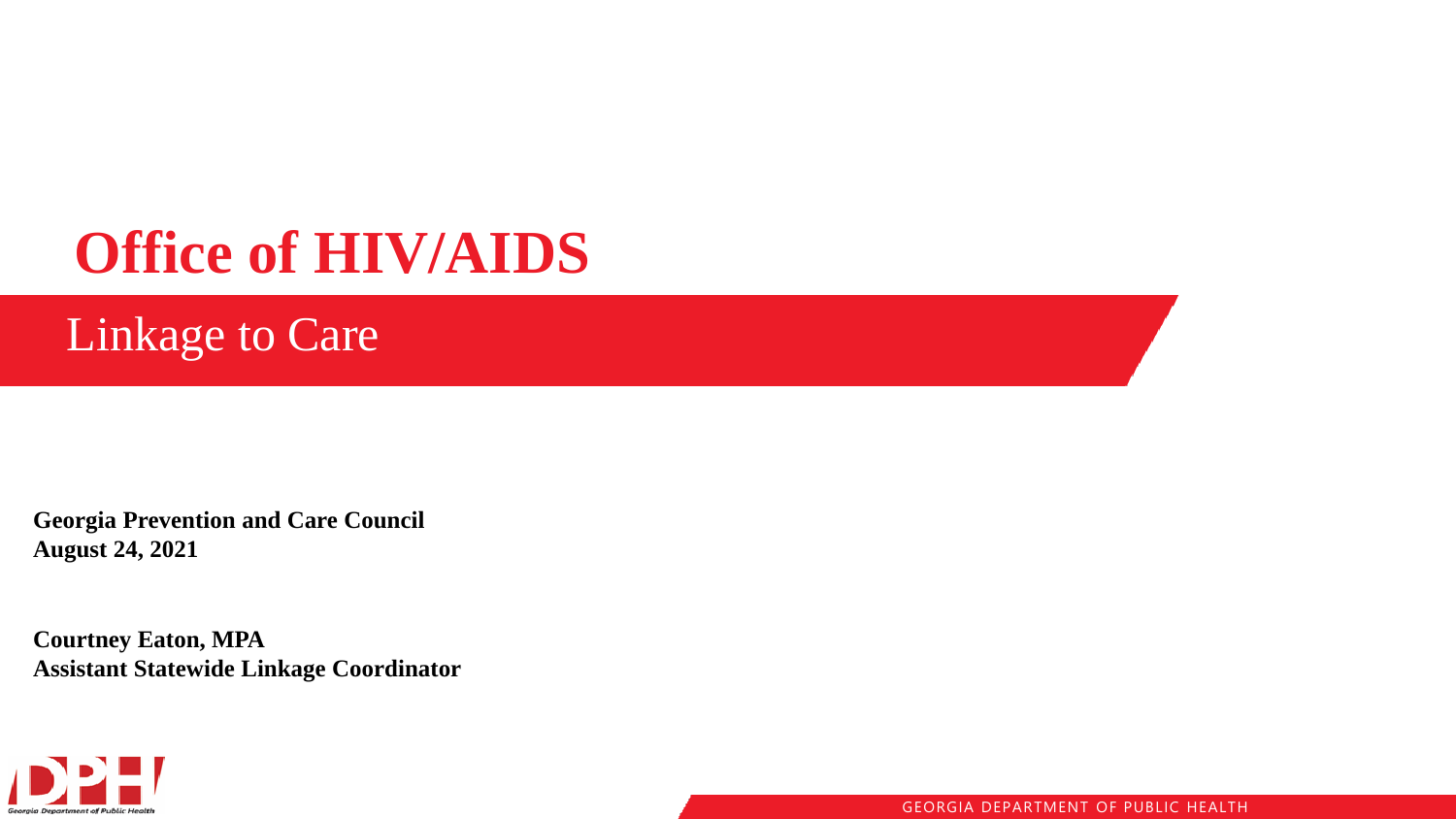### **Overview**

- Linkage Program Structure
- Linkage to Care Goals
- Linkage Landscape
- Data
- Ending the HIV Epidemic
	- ➢ Data to Care

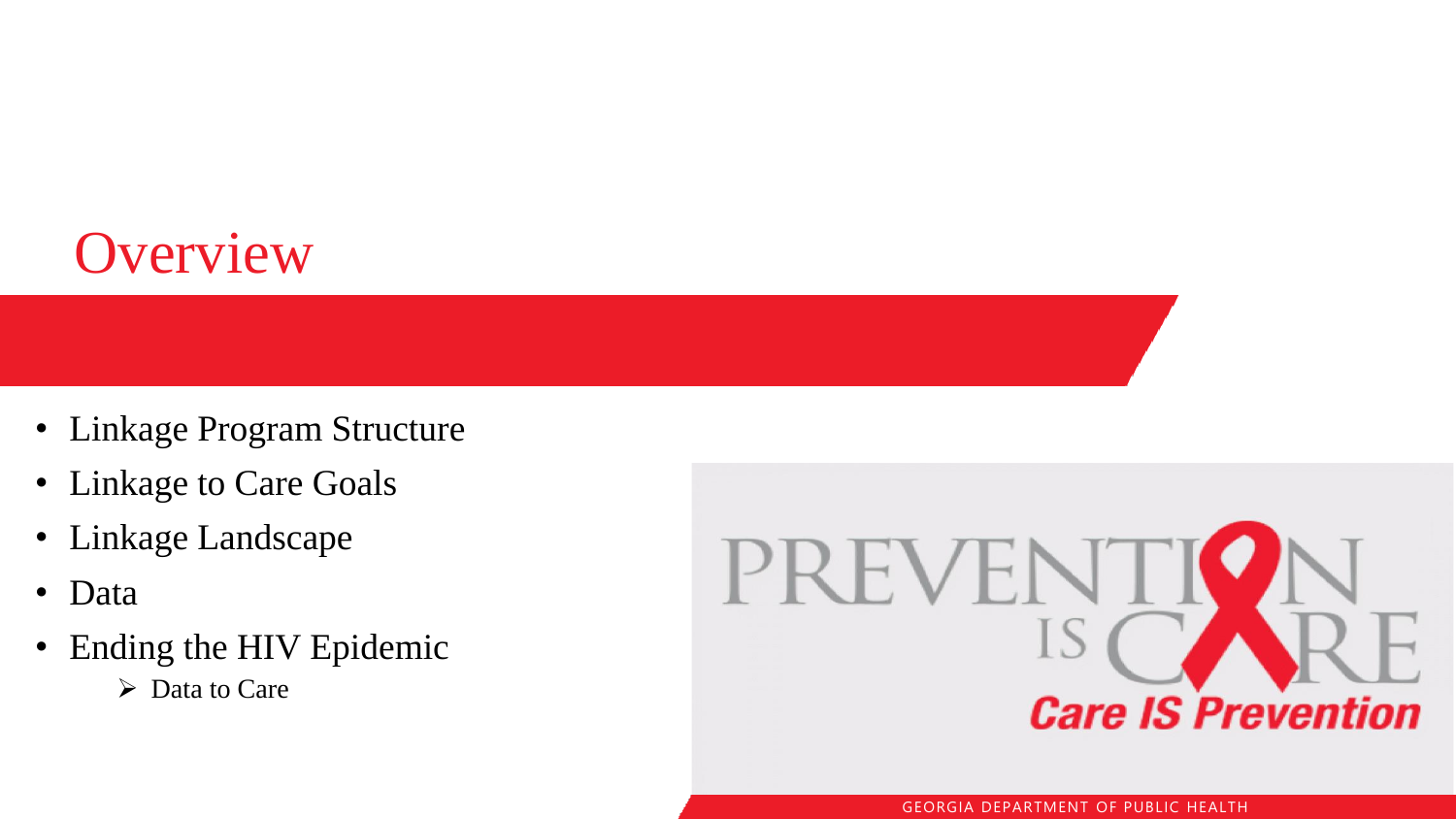### DPH Linkage Program Team Structure

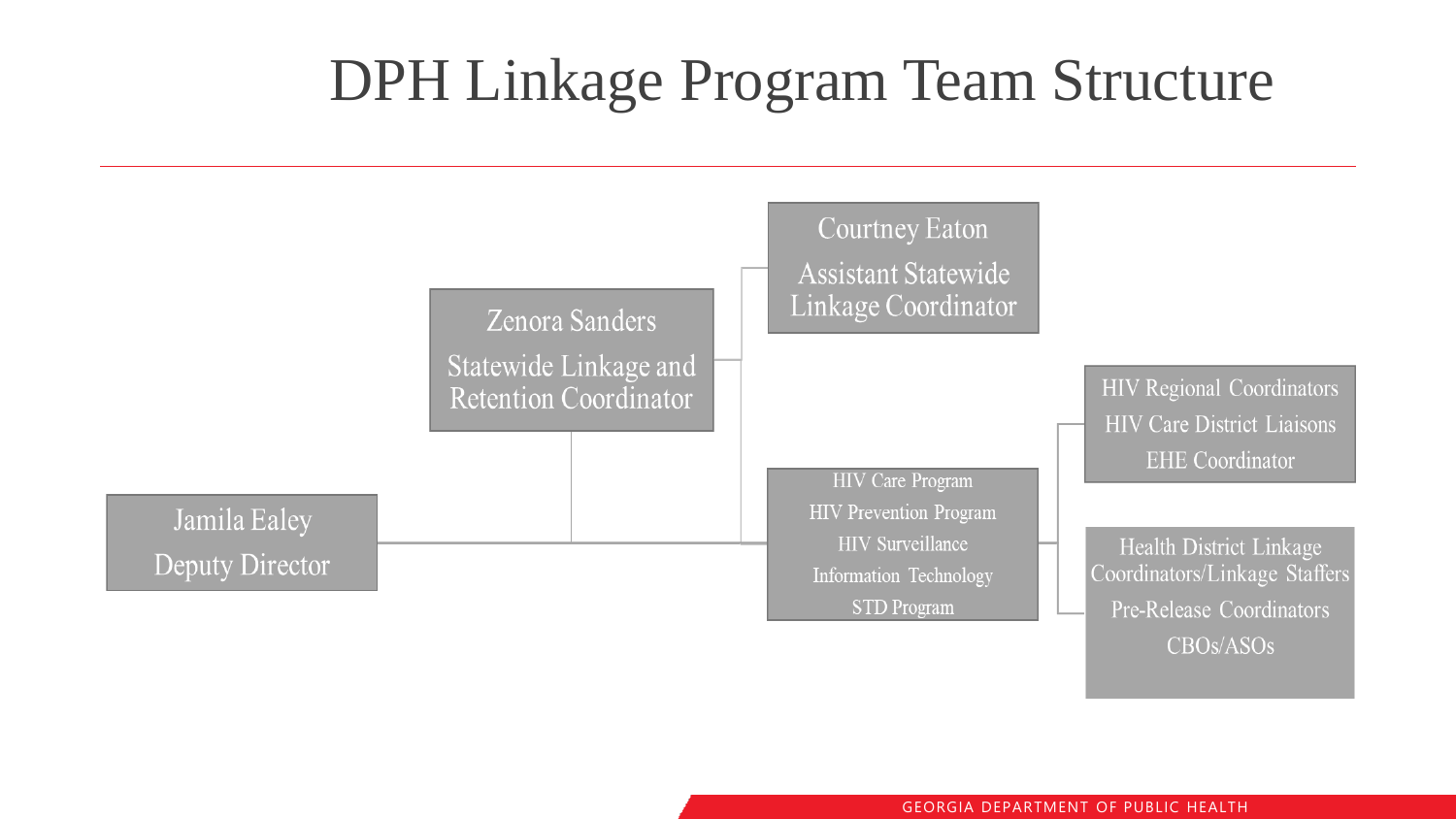### **Linkage to Care Goals**

- Linkage Coordinators utilize systematic networking among HIV care providers, HIV testing providers, and health departments.
- Promptly link persons to HIV medical care, who are living with HIV but not receiving treatment and improve patient retention in HIV primary care.
- Maintain linkage to HIV medical care to within thirty days of HIV diagnosis.
- Assist persons in accessing critical needs through supportive social services.
- Increasing retention in HIV medical care.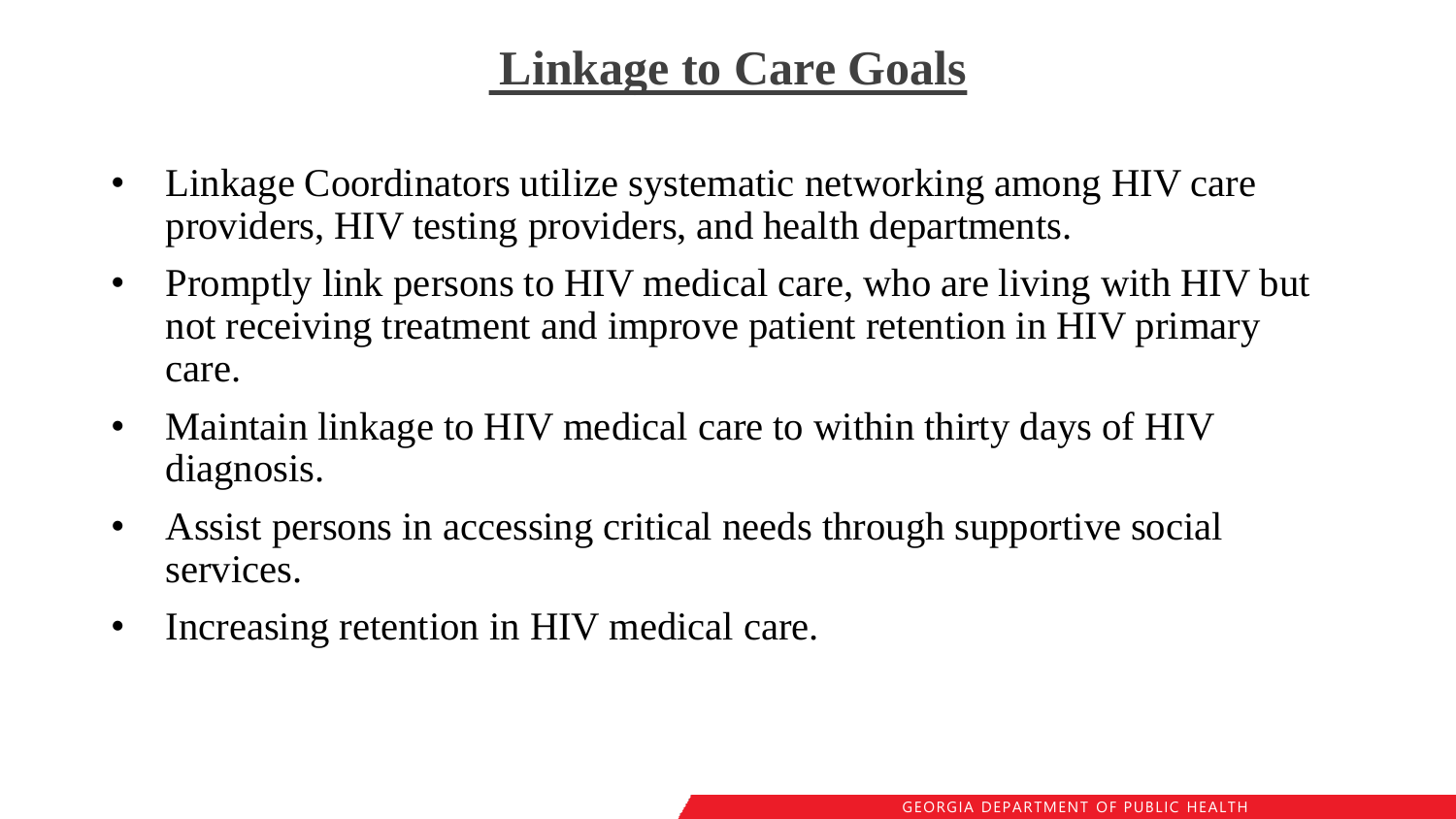### Partnerships to Conduct Integrated HIV Prevention and Care Services

- Enhance HIV prevention and care networks for increased coordination, availability of, and access to comprehensive HIV prevention, treatment, and support services.
- Test-Link-Care Network model consists of inter-organizational collaborations coordinating HIV testing, HIV primary care and supportive services.
	- o Consists of Linkage Coordinators/Staffers supported by HIV Prevention and Care funding.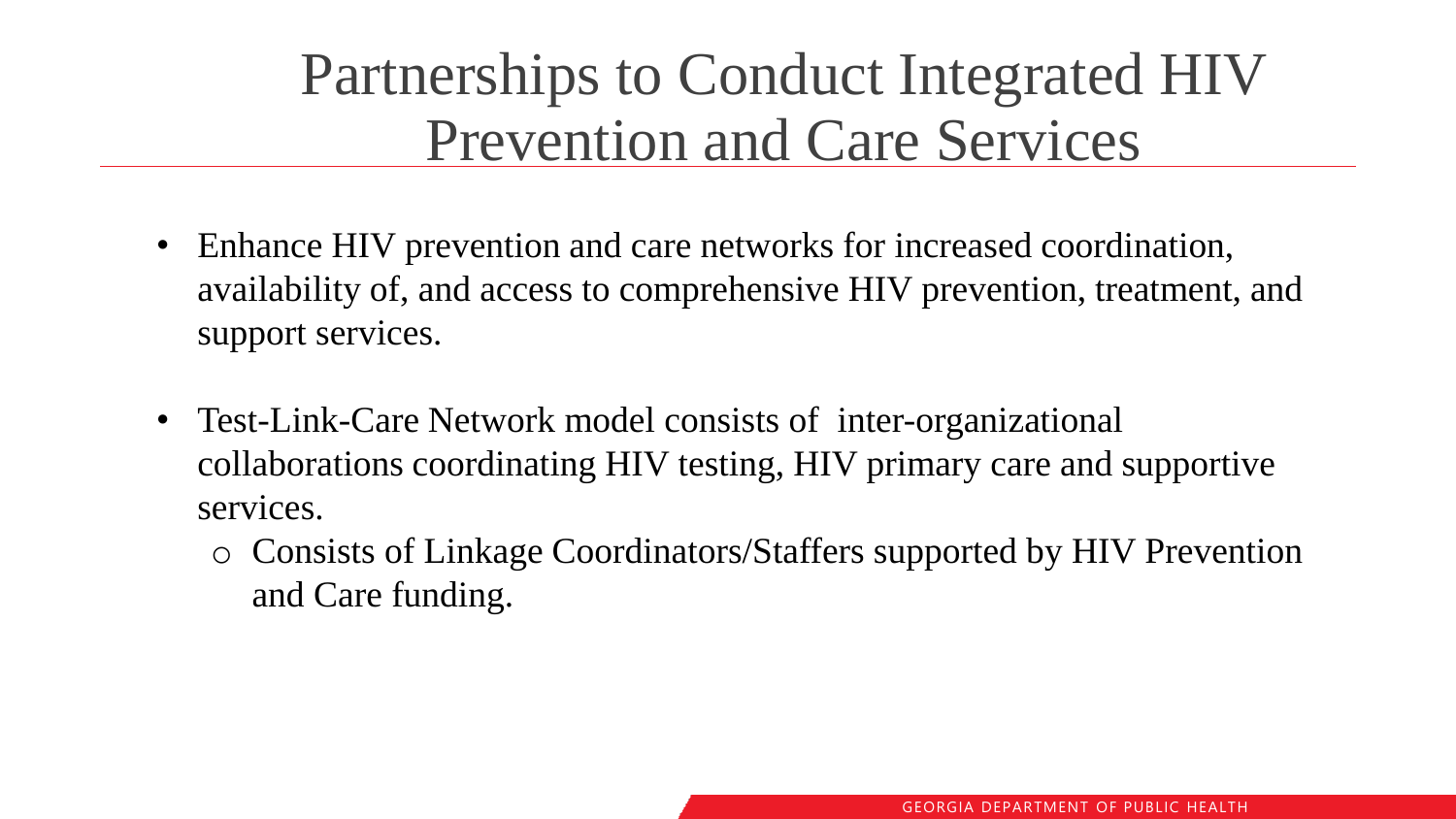#### **Goals of the Georgia Test, Link, and Care Network:**

- Identify and promptly link persons who are living with HIV and not receiving care
- To improve patient retention in HIV primary care

#### 1. Test

Targeted HIV testing

#### 2. Link

- Linkage Coordinators/Staffers
- **Network Providers**
- Linkage to care tools

#### 3. Treat

- Access to treatment  $\bullet$
- Increase retention in care  $\bullet$
- AIM to achieve viral  $\bullet$ suppression

#### **Support for Linkage and Retention:**

- Linkage Coordinators/Staffers assisting with linkage activities
- Create a wrap around approach to linkage services
- Create strong inter-agency collaboration to facilitate communication and data sharing
- Reinforce and replicate linkage and retention best practices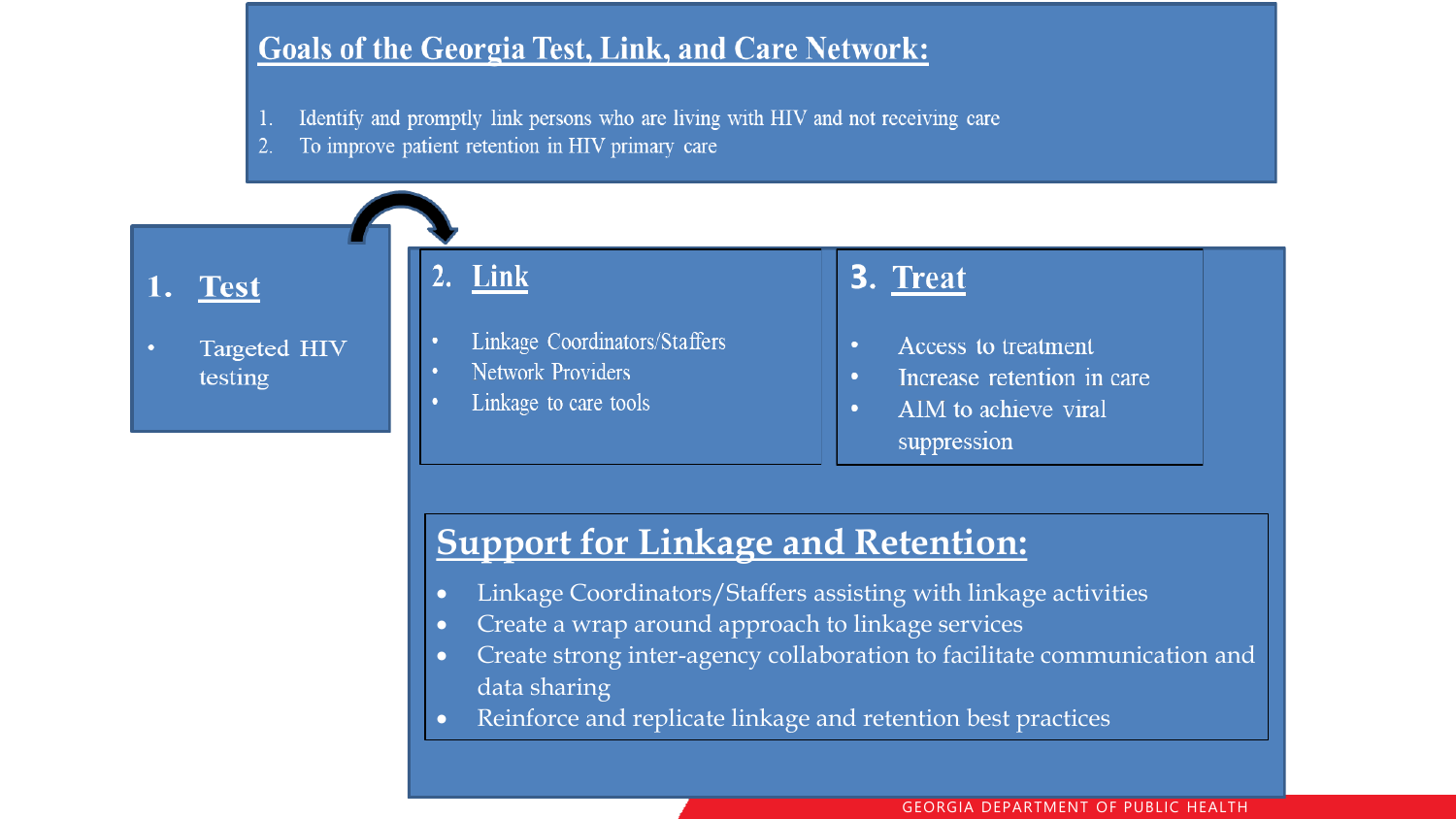### Linkage Landscape CDC Prevention PS18-1802

### Annex 044

- Rome
- Dalton
- Gainesville
- Cobb
- Clayton
- LaGrange
- Gwinnett
- Dublin
- Macon
- Augusta
- Columbus
- Valdosta
- Albany
- Savannah
- Waycross
- Athens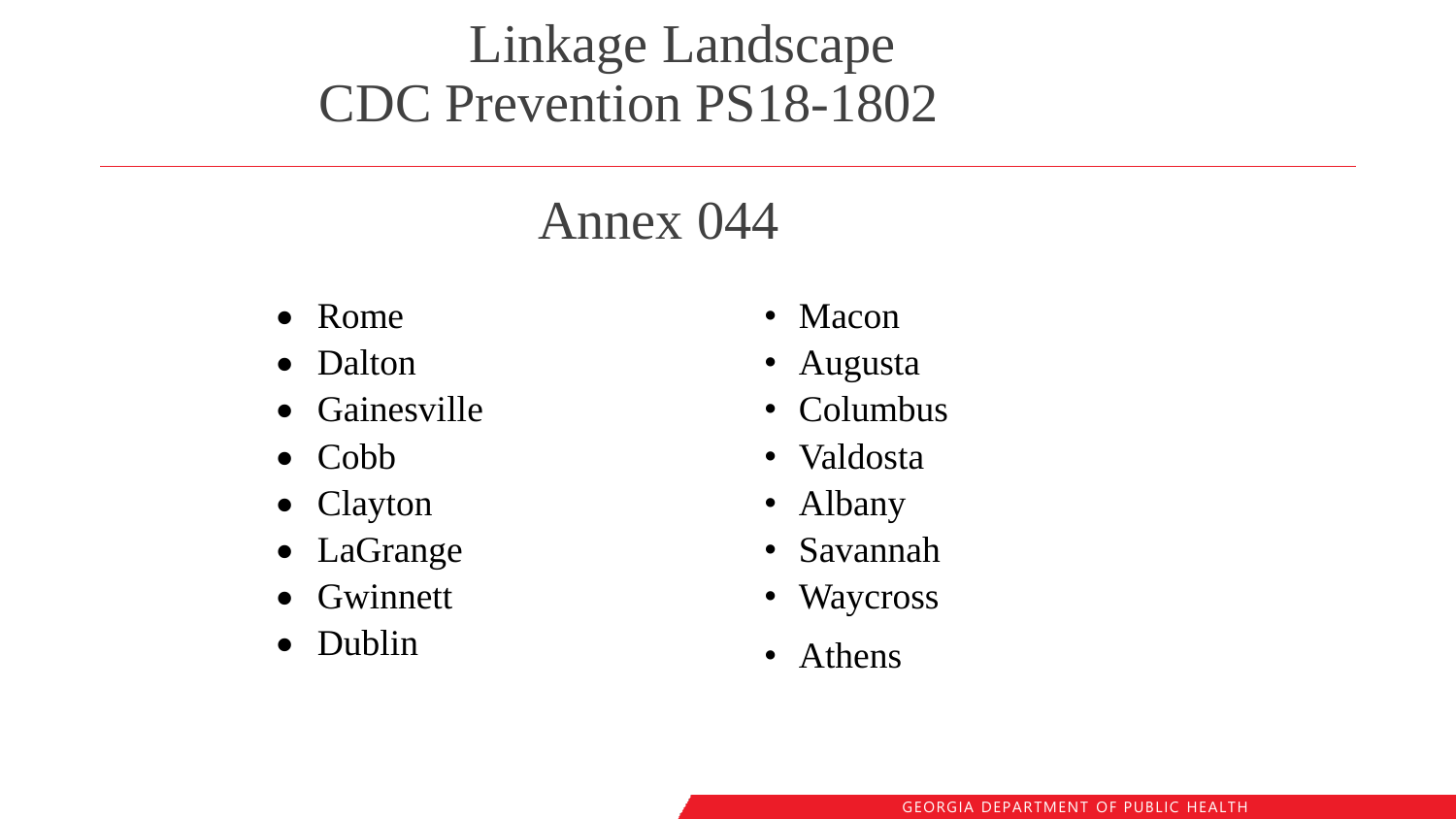### Linkage Landscape CDC Prevention PS18-1802

#### Annex 645

- · Fulton
- DeKalb

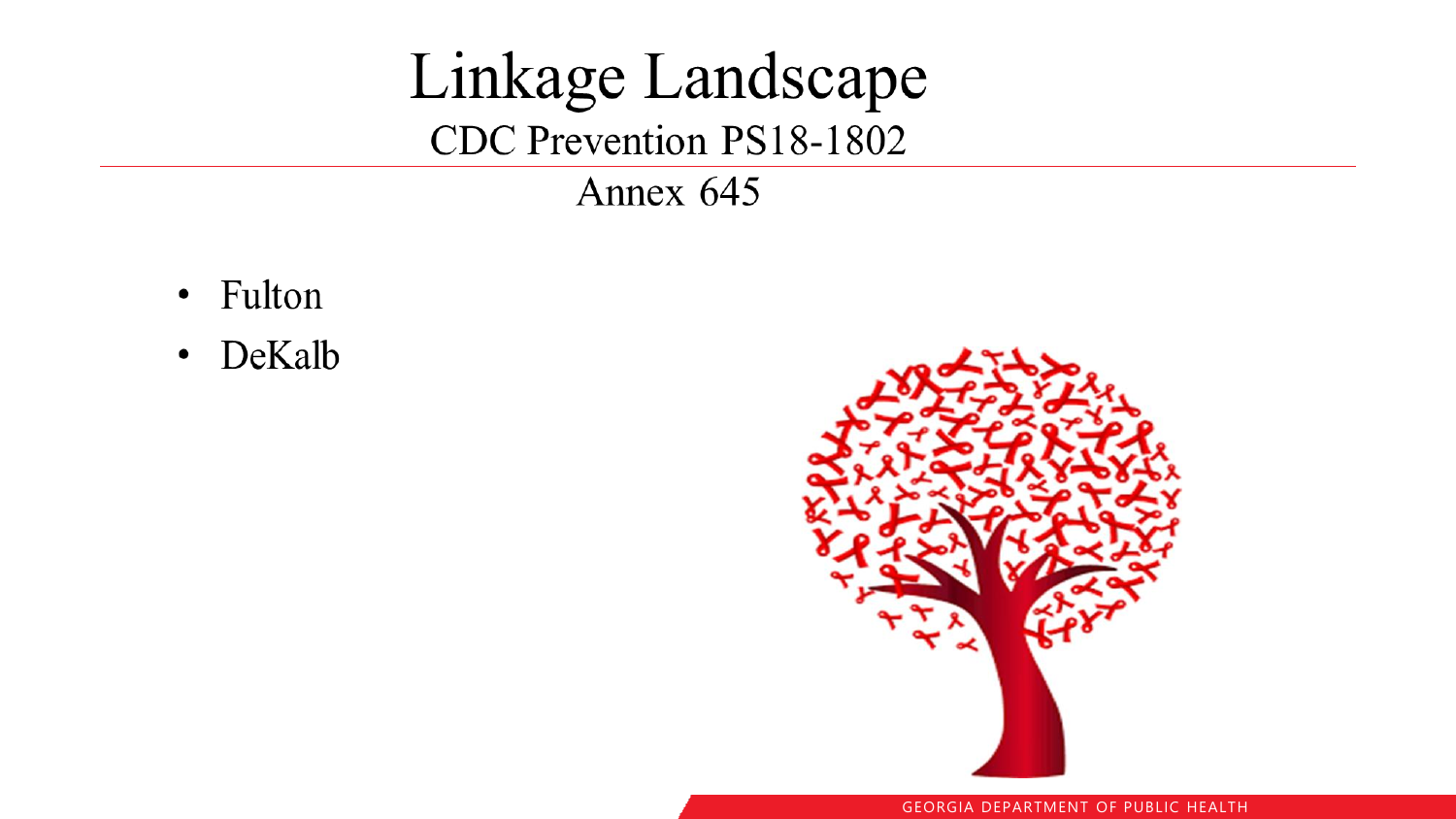### Linkage Landscape HRSA Ryan White Part B Minority AIDS Initiative (MAI) 271

- Rome
- Columbus
- Albany
- Waycross
- Savannah
- Athens

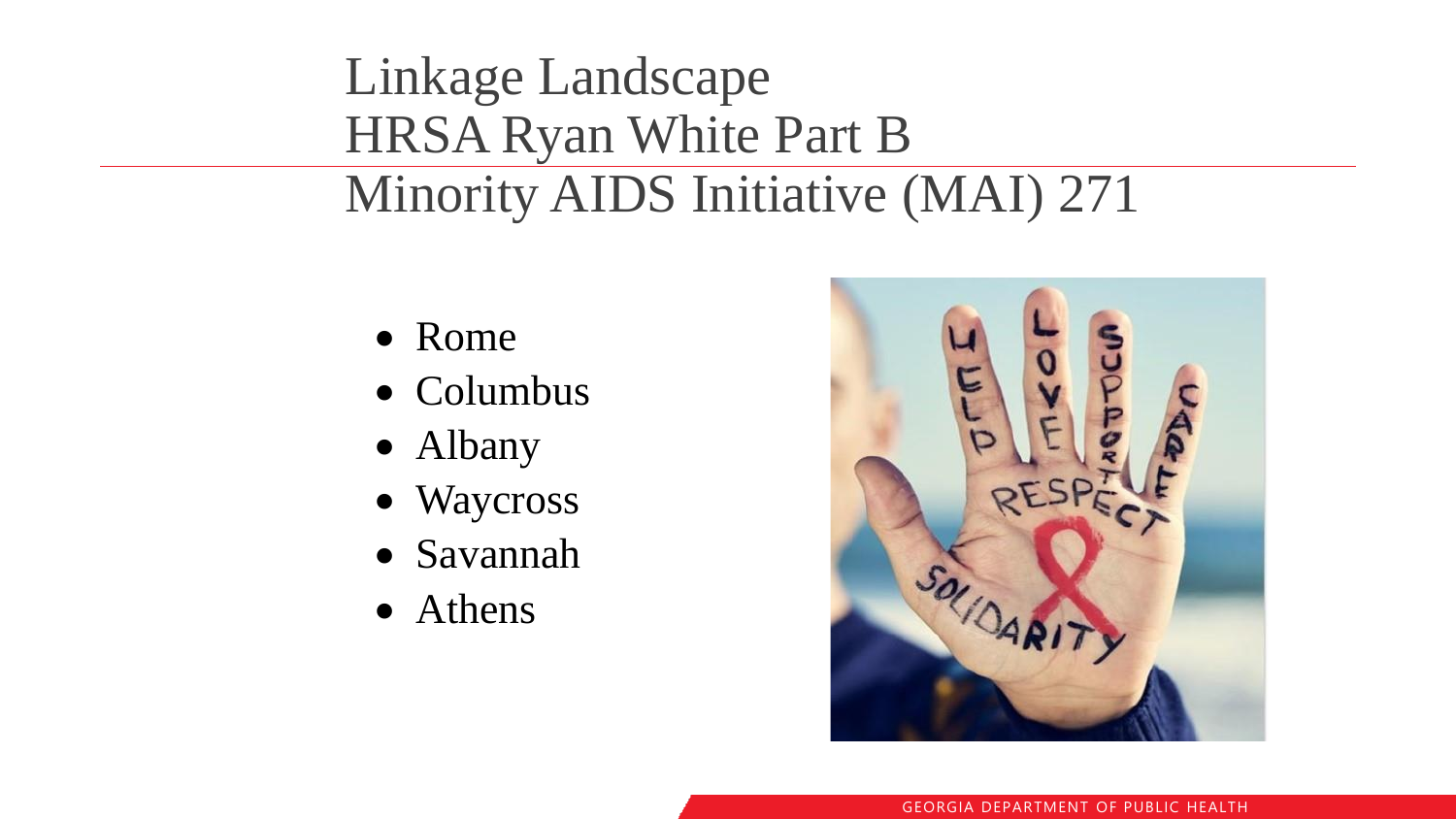### Linkage Landscape

#### Ryan White Part B State Match

### Corrections Pre-Release Planning Program

- Autry  $\bullet$
- Calhoun  $\bullet$
- Central  $\bullet$
- Coffee (Private)  $\bullet$
- Dodge  $\bullet$
- Dooly  $\bullet$
- Georgia State Prison  $\bullet$
- Lee  $\bullet$
- Long  $\bullet$
- Macon State  $\bullet$
- Montgomery  $\bullet$
- Pulaski  $\bullet$
- Rogers  $\bullet$
- Rutledge  $\bullet$
- Smith  $\bullet$
- Telfair  $\bullet$
- Valdosta  $\bullet$
- Ware  $\bullet$
- Wilcox  $\bullet$
- Wheeler (Private)  $\bullet$
- Arrendale  $\bullet$
- **ASMP**  $\bullet$
- Baldwin  $\bullet$
- **Burruss**  $\bullet$
- Coastal  $\bullet$
- Emmanuel  $\bullet$
- Georgia Diagnostic Classification Prison  $\bullet$
- Hancock  $\bullet$
- Hays  $\bullet$
- Helms  $\bullet$
- Jenkins (Private)  $\bullet$
- Johnson  $\bullet$
- Metro/TC  $\bullet$
- Phillips  $\bullet$
- Riverbend (Private)  $\bullet$
- Walker  $\bullet$
- Washington  $\bullet$

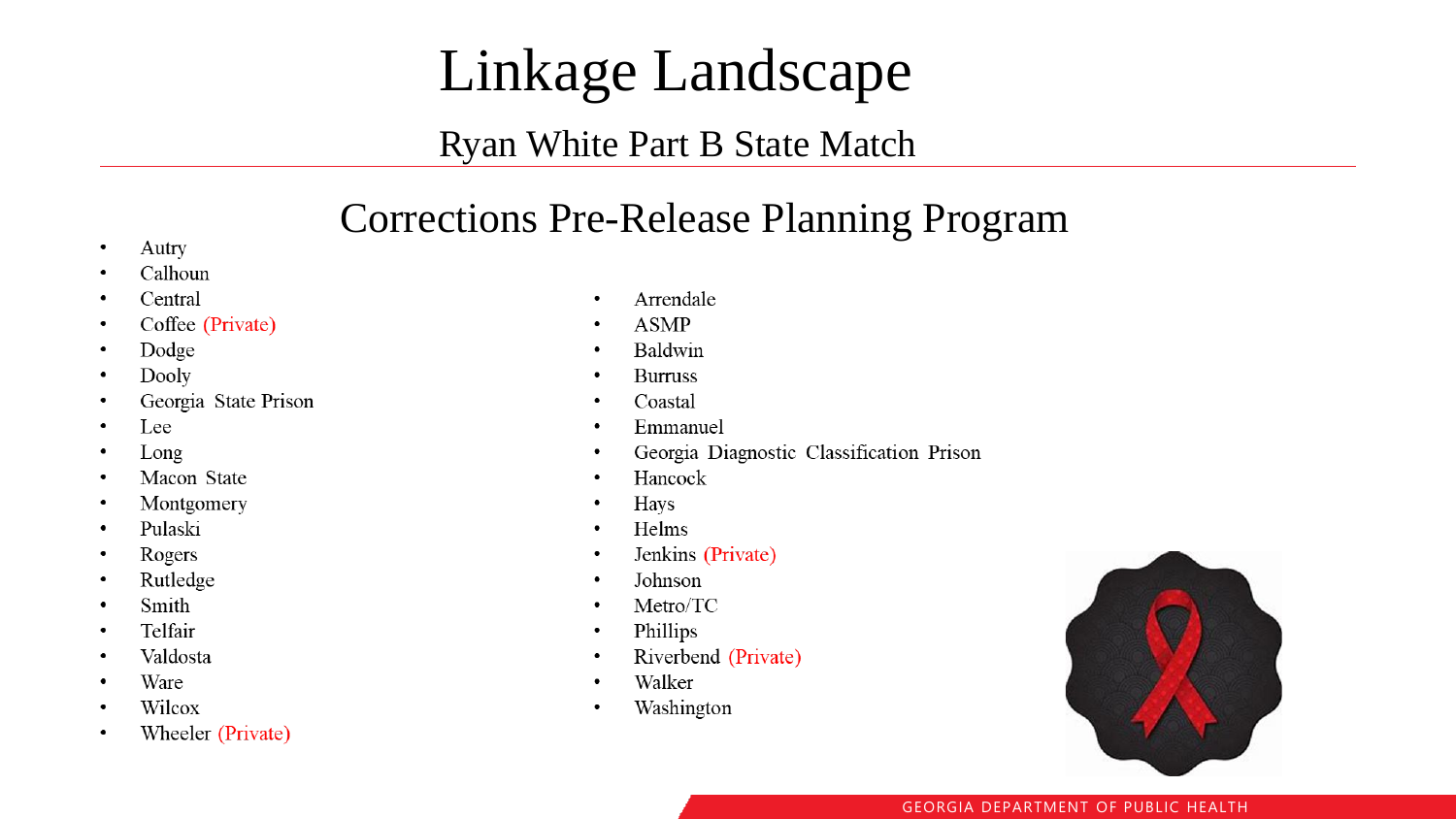# Linkage Data

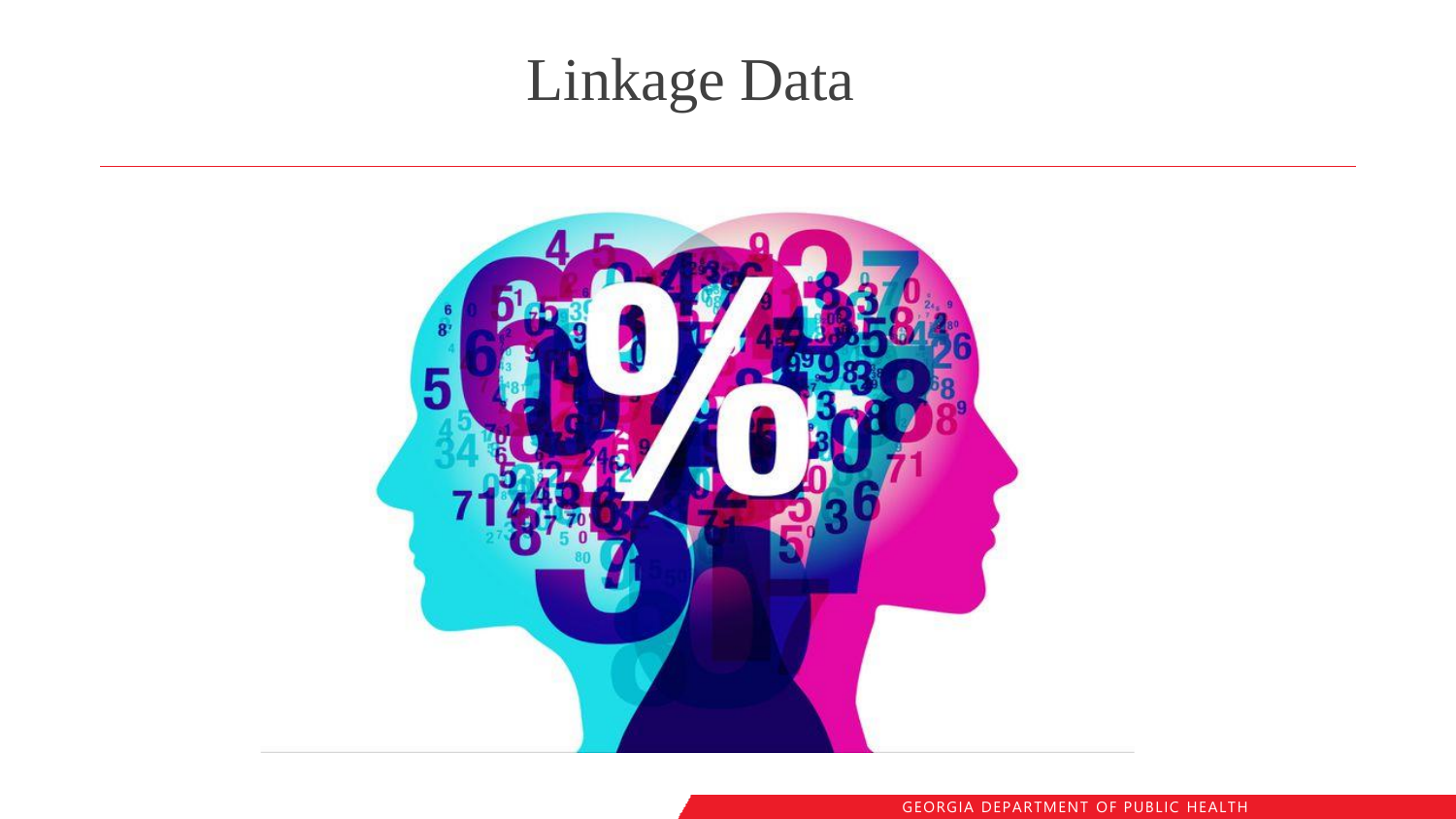#### FY 2020 HIV Prevention Linkage Data

|                                                               | <b>ARTAS</b> | <b>Non-ARTAS</b> | <b>Total</b> |
|---------------------------------------------------------------|--------------|------------------|--------------|
|                                                               |              |                  |              |
| <b># Clients Enrolled/Served</b>                              | 46           | 957              | 1,003        |
|                                                               |              |                  |              |
|                                                               |              |                  |              |
| # Clients Linked into Medical Care                            | 36           | 920              | 956          |
|                                                               |              |                  |              |
|                                                               | <b>ARTAS</b> | <b>Non-ARTAS</b> | <b>Total</b> |
|                                                               |              |                  |              |
|                                                               |              |                  |              |
|                                                               |              |                  |              |
|                                                               |              |                  |              |
| Percentage of clients enrolled into medical care out of those |              |                  |              |
| served:                                                       | 78%          | 96%              | 95%          |

\*January 1, 2020- December 31, 2020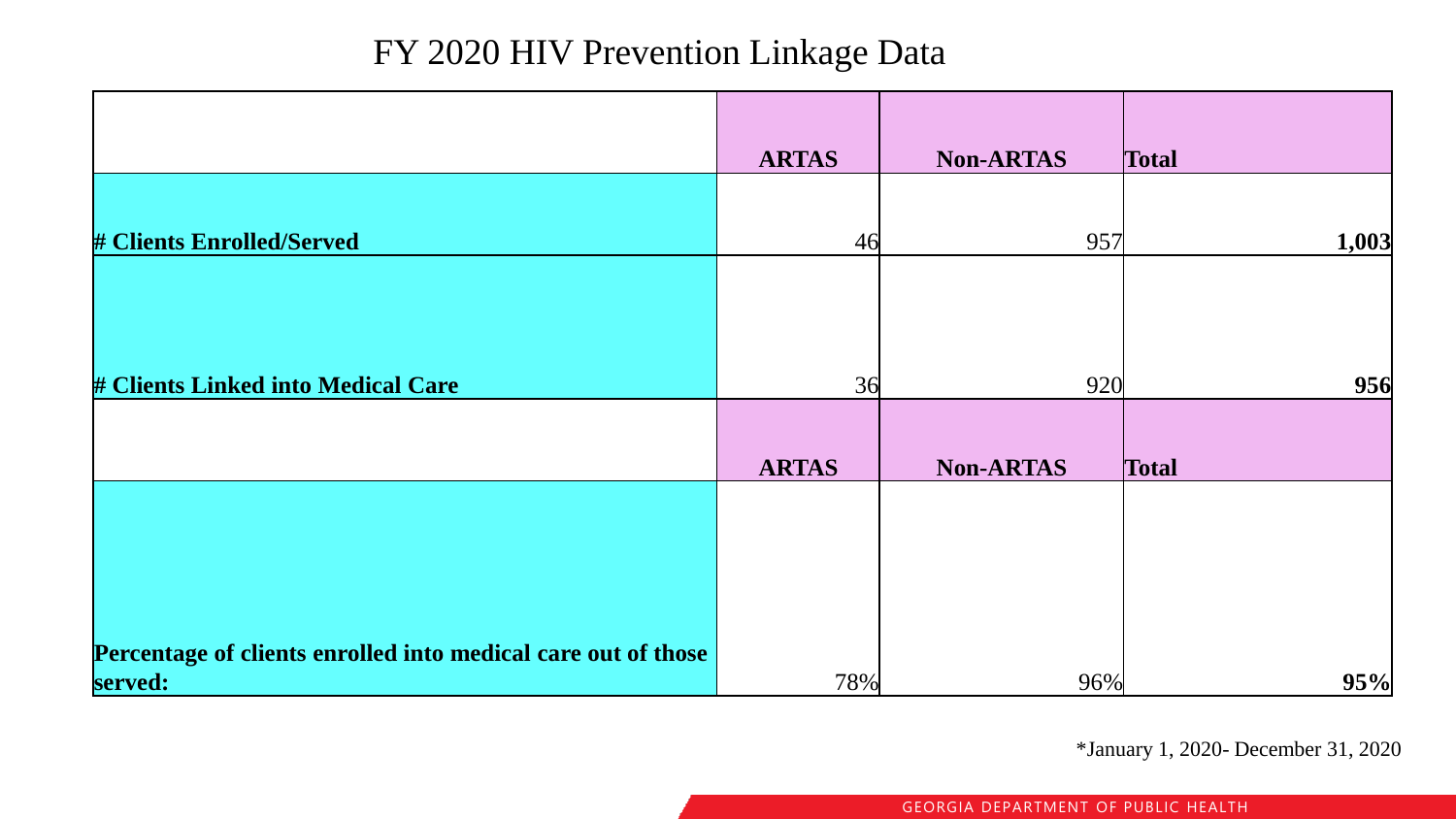#### FY 2020 MAI Linkage Data

|                                                               | <b>ARTAS</b> | <b>Non-ARTAS</b> | <b>Total</b> |
|---------------------------------------------------------------|--------------|------------------|--------------|
| <b># Clients Served</b>                                       | 14           | 247              | 261          |
|                                                               |              |                  |              |
| # Clients Enrolled in Medical Care                            | 12           | 45               | 57           |
| # Clients Enrolled in ADAP                                    | 81           | 96               | 104          |
|                                                               | <b>ARTAS</b> | <b>Non-ARTAS</b> | <b>Total</b> |
|                                                               |              |                  |              |
| Percentage of clients enrolled into medical care out of those |              |                  |              |
| served:                                                       | 86%          | 18%              | 22%          |
|                                                               |              |                  |              |
|                                                               |              |                  |              |
| Percentage of clients enrolled into ADAP out of those served: | 57%          | 39%              | 40%          |

\*April 1, 2020- March 31, 2021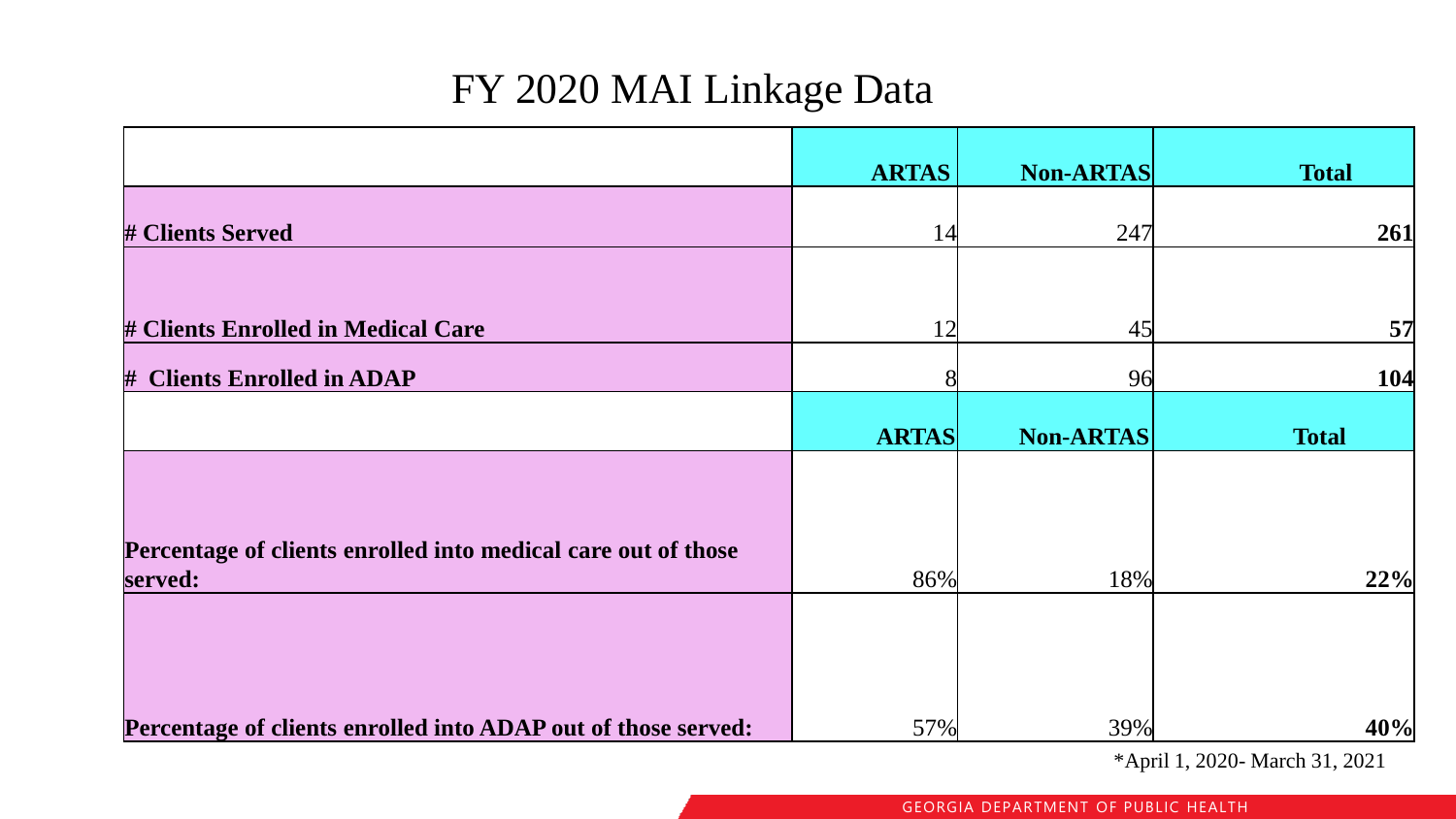### 2020 Pre-Release Planning Program Case Management

Total number of HIV positive inmates currently enrolled in Pre-release Case Management:

141 Released Active Ex-offenders

55 Incarcerated Active Offenders

Total: 196



\*April 1, 2020- March 31, 2021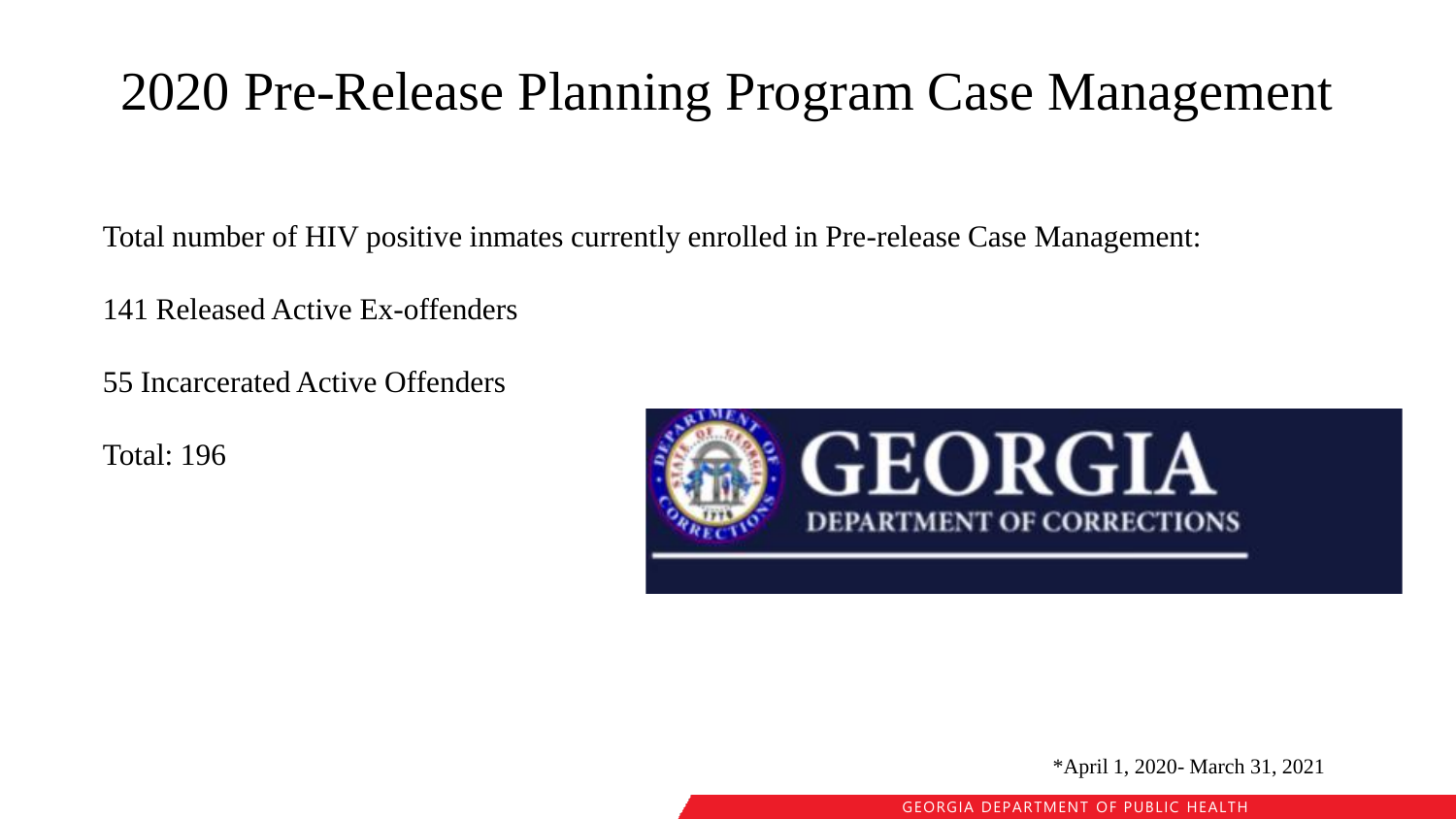### Ending the HIV Epidemic

75% reduction in new HIV **infections** in 5 years and at least  $90%$ reduction in 10 years. Diagnose all people with HIV as early as possible.

**Treat** people with HIV rapidly and effectively to reach sustained viral suppression.





**AND** 

**Prevent** new HIV transmissions by using proven interventions, including pre-exposure prophylaxis (PrEP) and syringe services programs (SSPs).

**Respond** quickly to potential HIV outbreaks to get needed<br>prevention and treatment services to people who need them.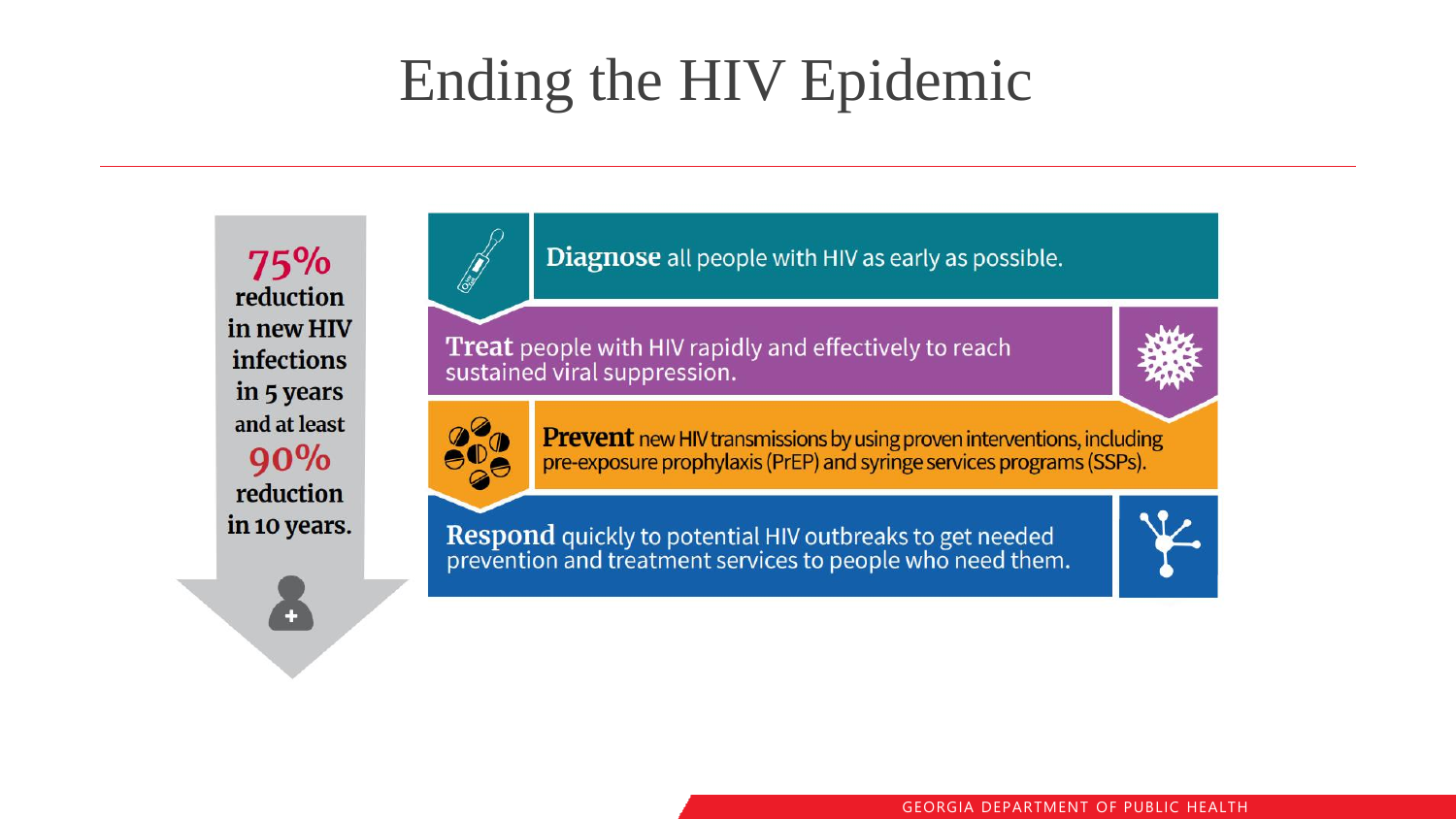### Ending the HIV Epidemic

*Data to Care (D2C)* is a strategy that uses HIV surveillance data and other data sources to identify persons with HIV who are not in care, link those not in care to appropriate medical and social services and support the HIV Care Continuum.

•Identify persons who are not in care and then link or re-engage them in care\*;

•Identify persons who are in care but not virally suppressed and work with these clients and their providers to achieve viral suppression; and

•Identify pregnant women or mothers and their exposed infants who may need coordinated services (perinatal HIV services coordination).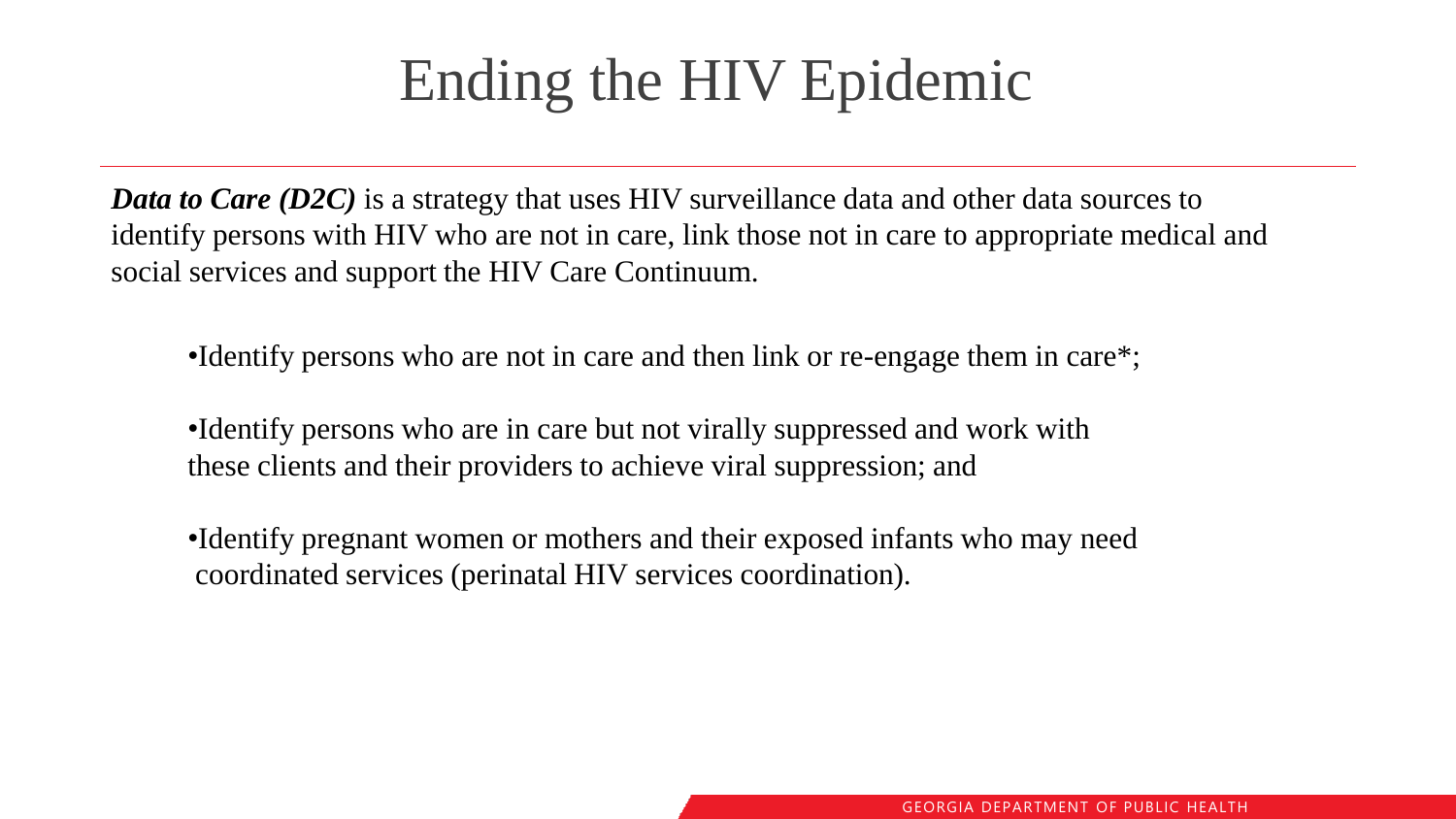### Ending the HIV Epidemic

Data to Care Outcomes:

•Successful linkage to or re-engagement in care for persons living with HIV;

•Expanded partner services for persons living with HIV not newly diagnosed, including an opportunity to re-interview individuals out of care, conduct partner notification, and offer testing and other prevention services;

•Identification of and follow-up with HIV-diagnosed individuals who may be in care, but are not virally suppressed, and need adherence support or other services;

•Improved surveillance data quality; and better collaboration among surveillance, prevention, care, and treatment staff.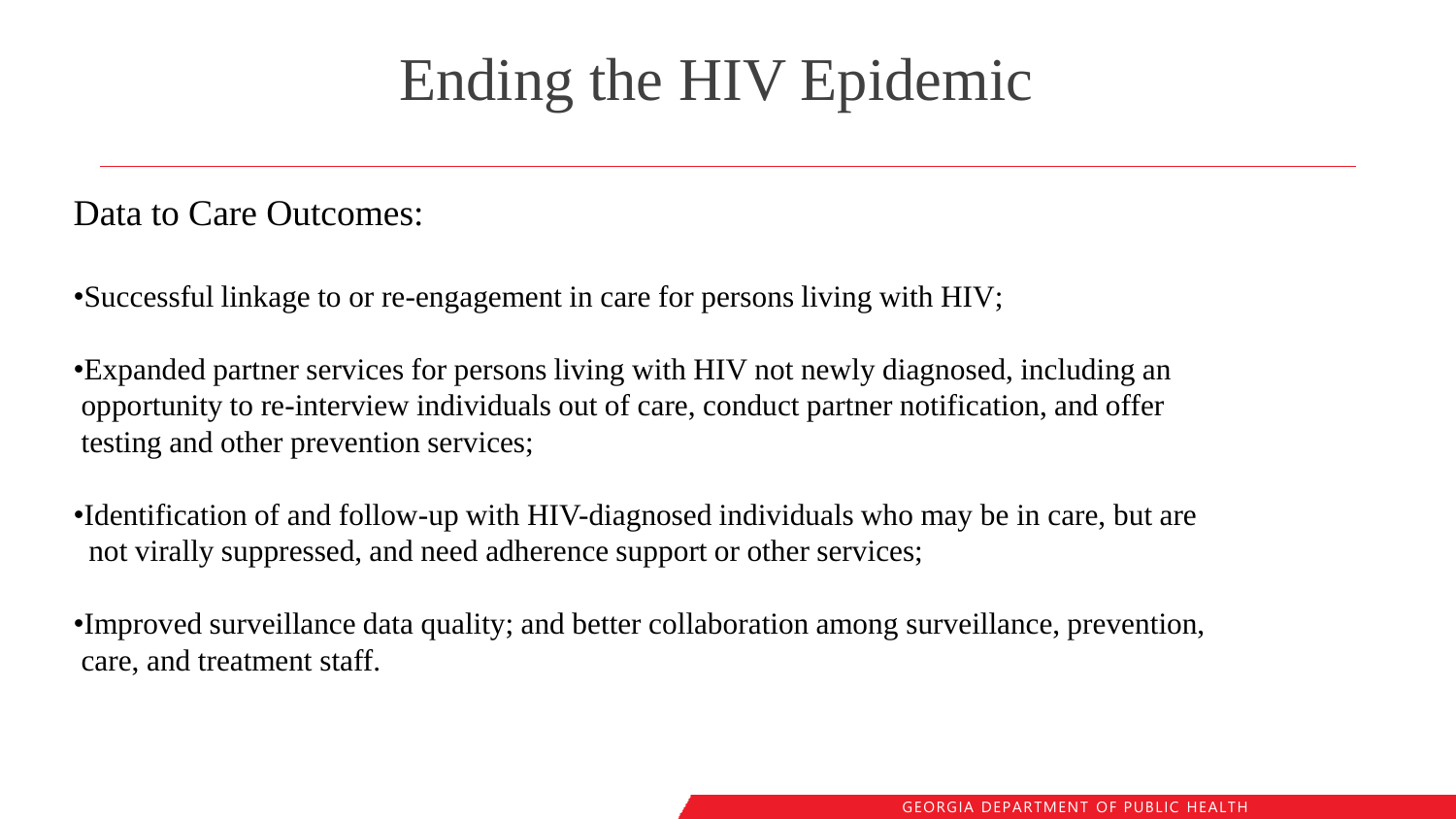### Data to Care Initiative

Collaboration with Prevention, Surveillance, IT

- ➢ Initiative Phases
	- Developed Linkage database
	- Out of care list (HIV Surveillance eHARS Data)
	- SENDSS data upload/eHARS data match
		- 16 Health Districts Statewide ( 2 Health Districts pending due to staff capacity)
			- August 13, 2021 (2 Virtual Training Sessions Conducted)

OHA will monitor D2C activities, make revisions and set expectations of linkage staff as appropriate

➢ Ongoing Evaluation

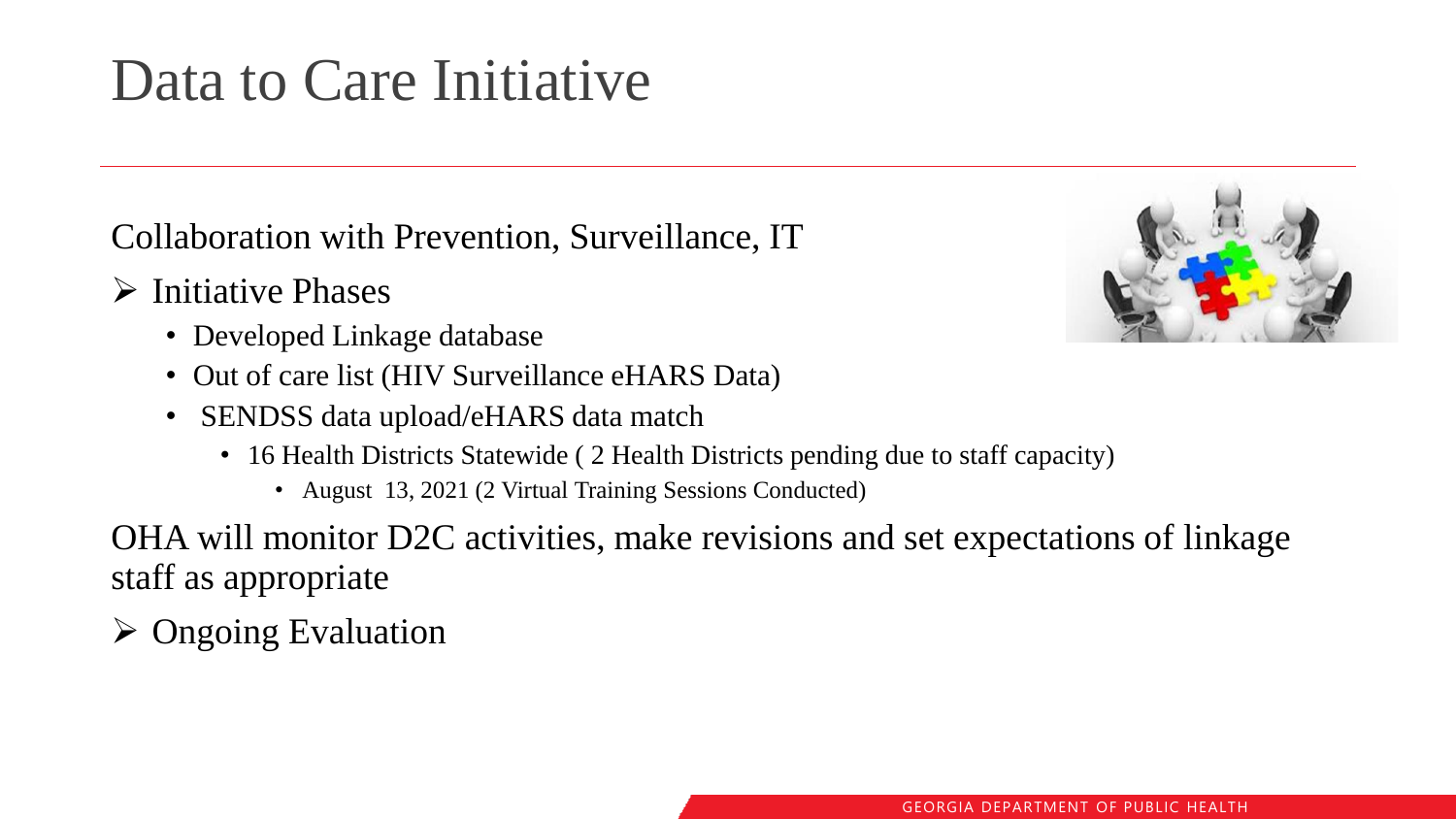### Data to Care (D2C) Initiative – How it works?

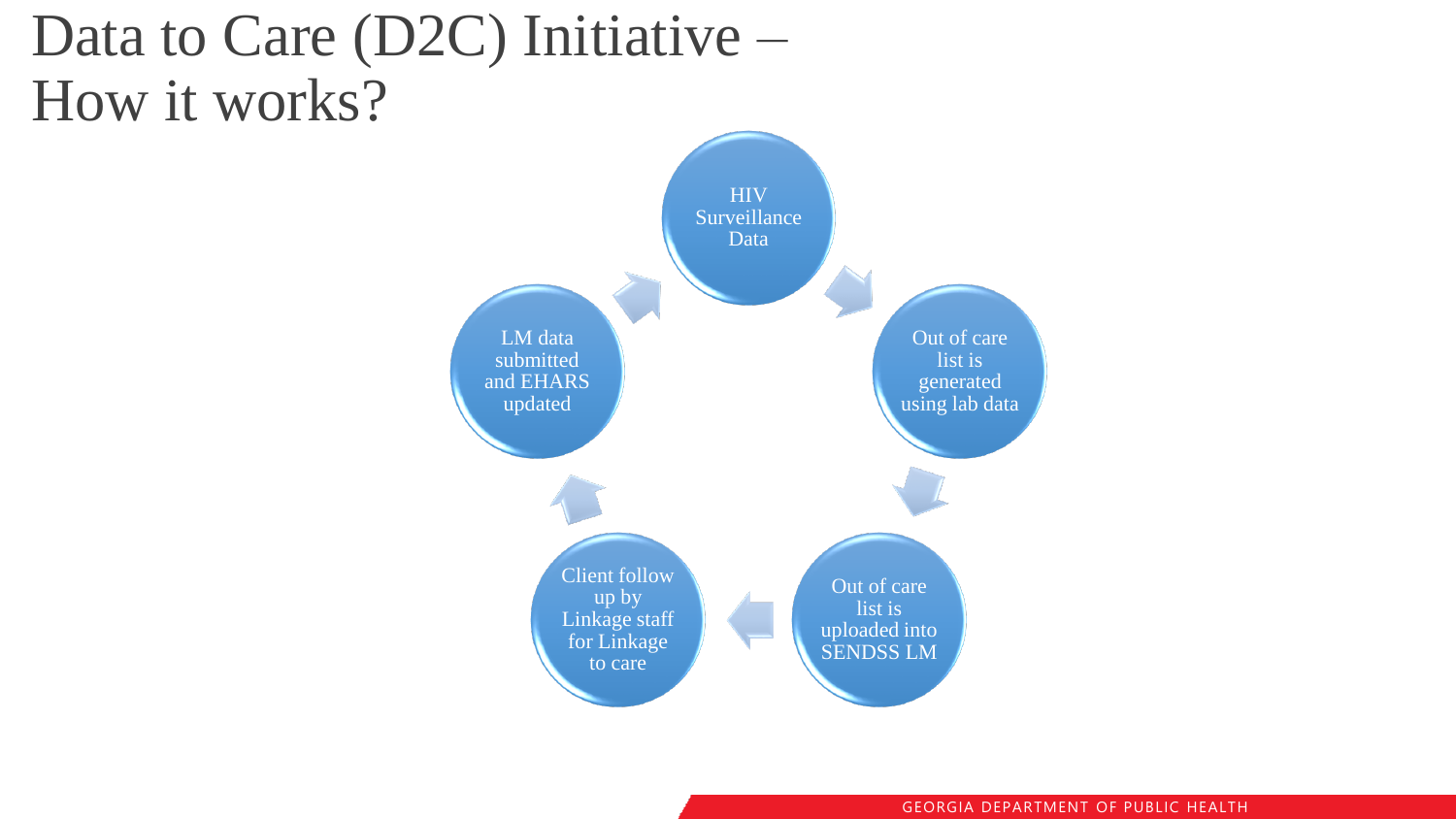## SENDSS Linkage Module

Development of Systems for Electronic Reporting of HIV linkage data regardless of funding.

Improves monitoring and reporting of HIV linkage, reengagement and retention across the state.

SendSS Linkage Module

- Modeled after ARTAS/General linkage paper forms
- Client level identifiable data
- Connect with other data systems/information
- Streamline data collection

Out of Care (OOC) List will be active within SENDSS Linkage Module (D2C Tab).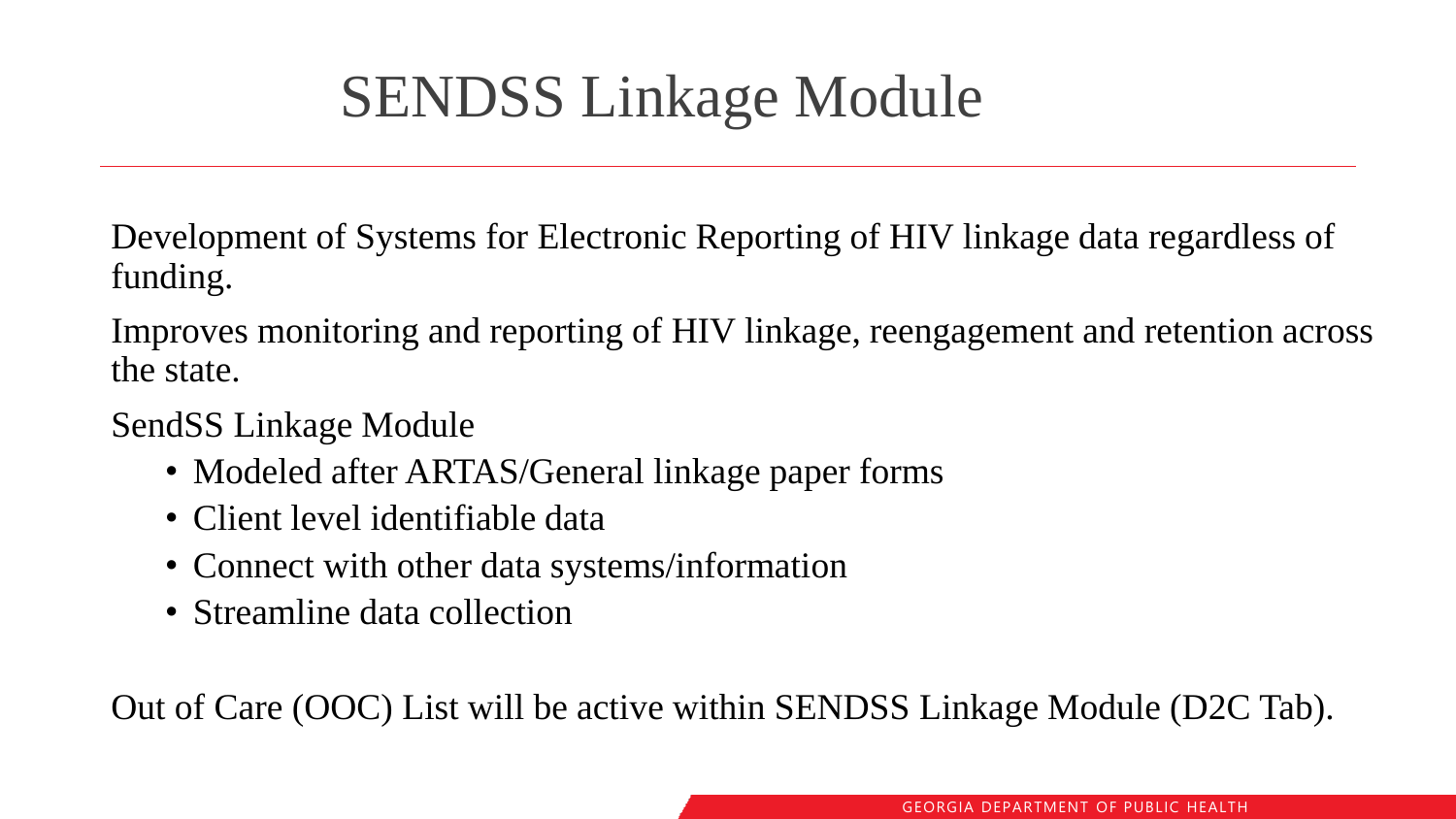### SendSS Linkage Module-Data to Care Tab

Information will be provided to Linkage Staffers via secure data upload into the SendSS Linkage Module, containing individuals' information and their respective medical provider.

The information will allow staff to confirm the client's current healthcare status, provide updates and navigate them through linkage and/or re-engagement into care.

- Client Information and Demographics
- Most recent provider and test
- Client Locating Information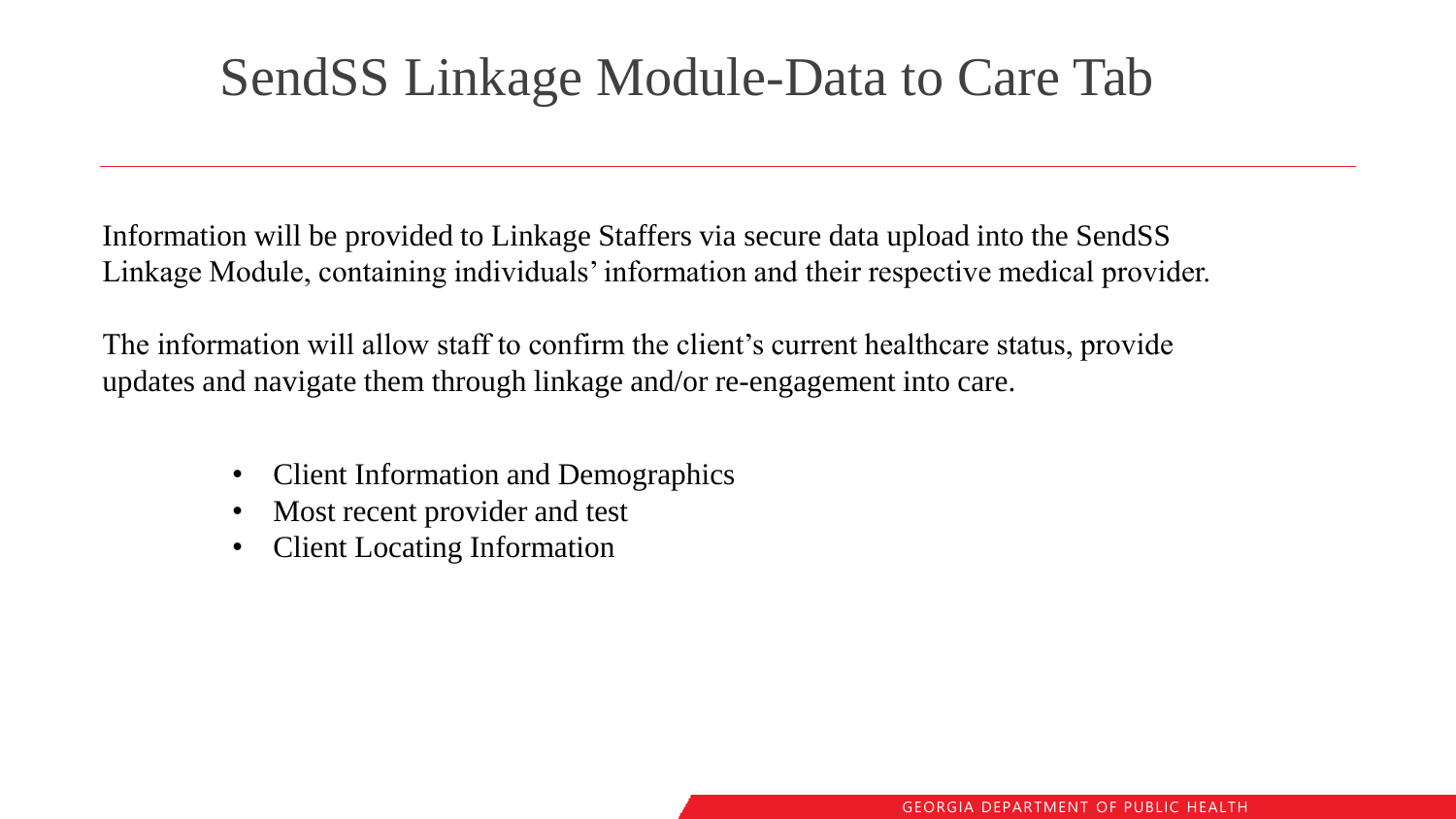

- Maintain continuity of care and provide opportunities to increase linkage to and retention in medical care.
- Together we are

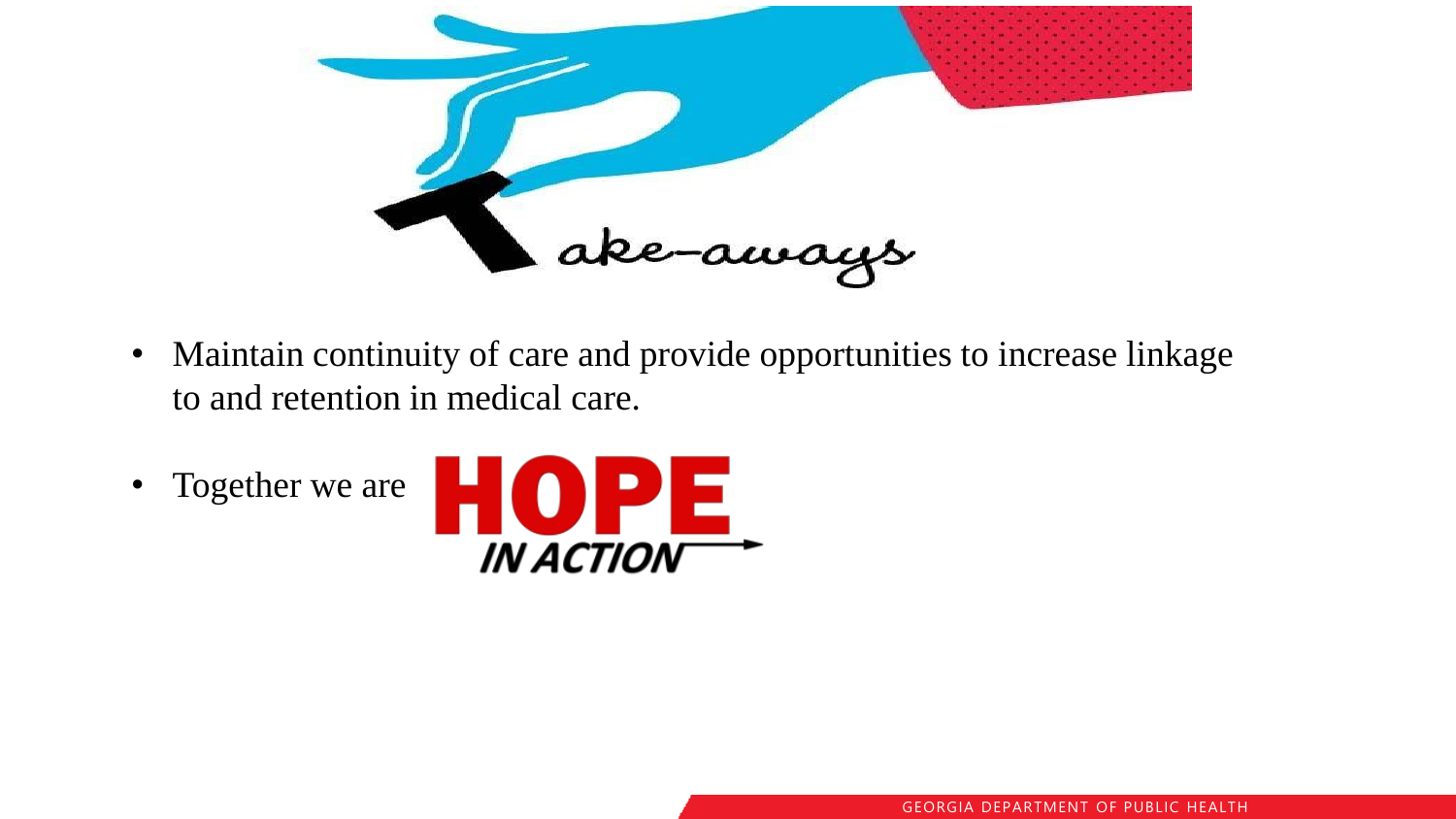# Questions